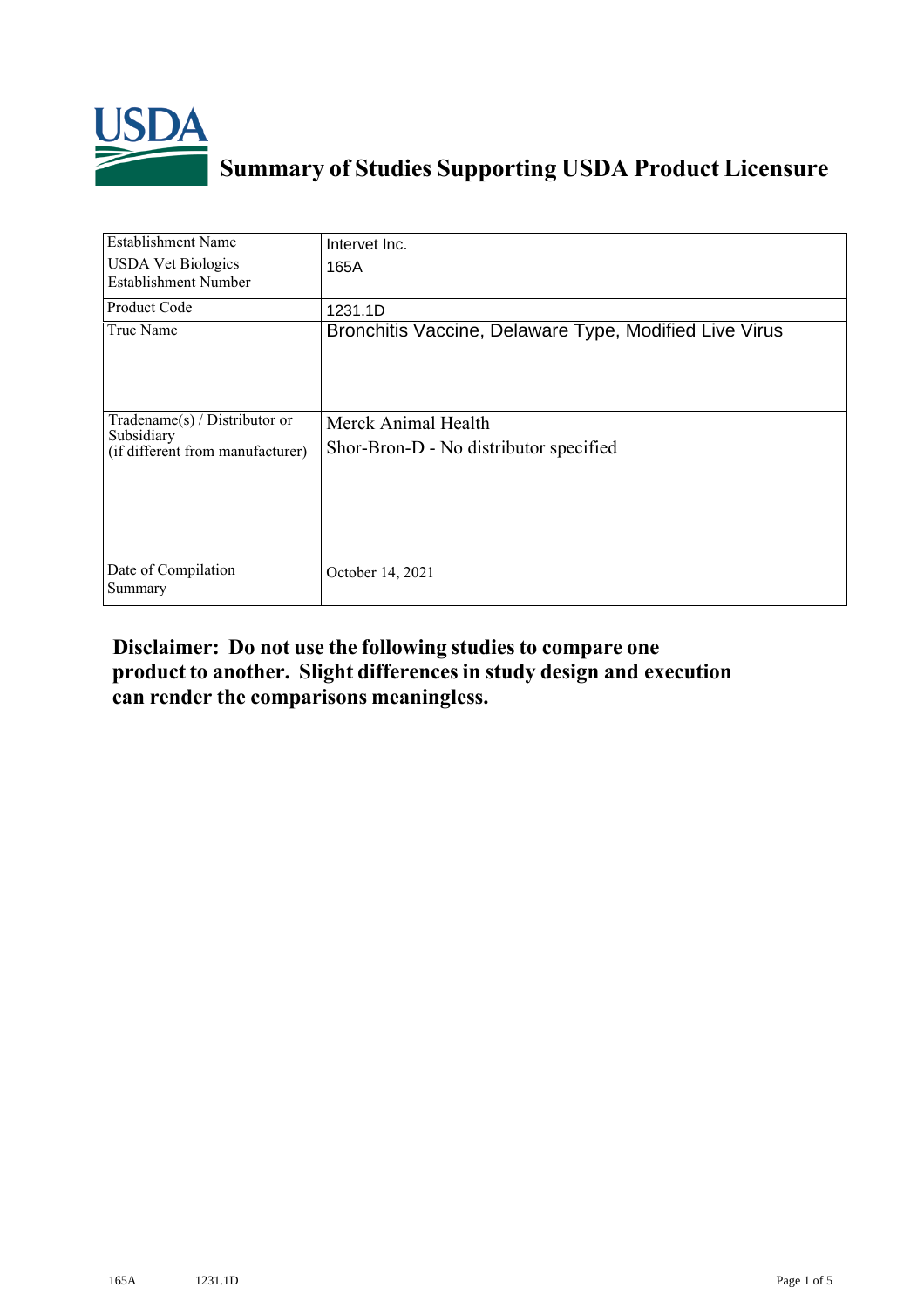| <b>Study Type</b>              | Efficacy                                                                                                                                                                                                                                                                                                                    |
|--------------------------------|-----------------------------------------------------------------------------------------------------------------------------------------------------------------------------------------------------------------------------------------------------------------------------------------------------------------------------|
| <b>Pertaining to</b>           | Bronchitis Vaccine, Delaware Type, Modified Live Virus                                                                                                                                                                                                                                                                      |
| <b>Study Purpose</b>           | To demonstrate effectiveness against Infectious Bronchitis Virus<br>(IBV)                                                                                                                                                                                                                                                   |
| <b>Product Administration</b>  | Drinking Water                                                                                                                                                                                                                                                                                                              |
| <b>Study Animals</b>           | Chickens                                                                                                                                                                                                                                                                                                                    |
| <b>Challenge Description</b>   |                                                                                                                                                                                                                                                                                                                             |
| <b>Interval observed after</b> |                                                                                                                                                                                                                                                                                                                             |
| challenge                      |                                                                                                                                                                                                                                                                                                                             |
| <b>Results</b>                 | Study data were evaluated by USDA-APHIS prior to product<br>licensure and met regulatory standards for acceptance at the time<br>of submission. No data are published because this study was<br>submitted to USDA-APHIS prior to January 1, 2007, and APHIS<br>only requires publication of data submitted after that date. |
| <b>USDA Approval Date</b>      | August 25, 1993                                                                                                                                                                                                                                                                                                             |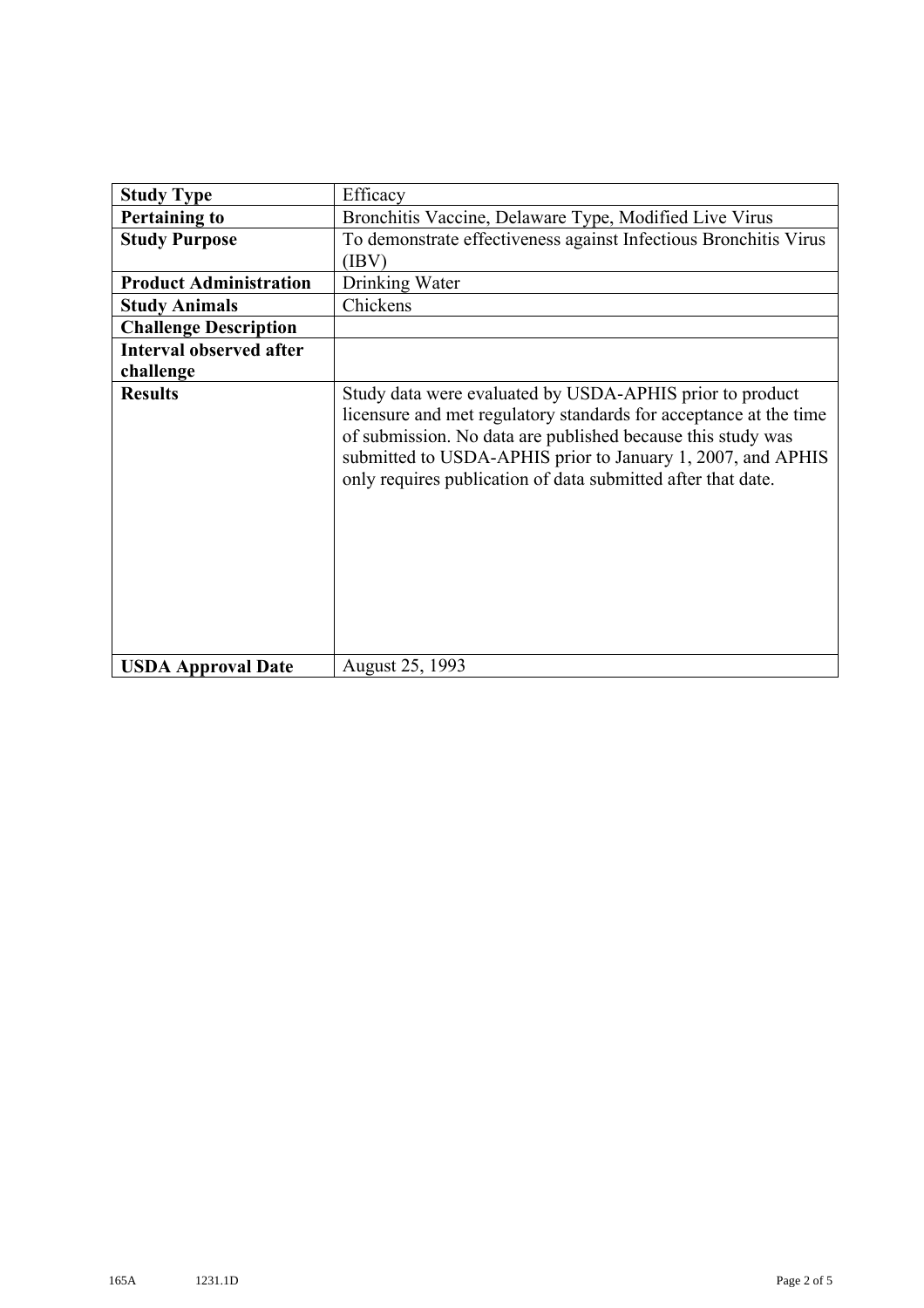| <b>Study Type</b>              | Efficacy                                                                                                                                                                                                                                                                                                                    |
|--------------------------------|-----------------------------------------------------------------------------------------------------------------------------------------------------------------------------------------------------------------------------------------------------------------------------------------------------------------------------|
| <b>Pertaining to</b>           | Bronchitis Vaccine, Delaware Type, Modified Live Virus                                                                                                                                                                                                                                                                      |
| <b>Study Purpose</b>           | To demonstrate effectiveness against Infectious Bronchitis Virus                                                                                                                                                                                                                                                            |
|                                | (IBV)                                                                                                                                                                                                                                                                                                                       |
| <b>Product Administration</b>  | Coarse Spray                                                                                                                                                                                                                                                                                                                |
| <b>Study Animals</b>           | Chickens                                                                                                                                                                                                                                                                                                                    |
| <b>Challenge Description</b>   |                                                                                                                                                                                                                                                                                                                             |
| <b>Interval observed after</b> |                                                                                                                                                                                                                                                                                                                             |
| challenge                      |                                                                                                                                                                                                                                                                                                                             |
| <b>Results</b>                 | Study data were evaluated by USDA-APHIS prior to product<br>licensure and met regulatory standards for acceptance at the time<br>of submission. No data are published because this study was<br>submitted to USDA-APHIS prior to January 1, 2007, and APHIS<br>only requires publication of data submitted after that date. |
| <b>USDA Approval Date</b>      | July 20, 2004                                                                                                                                                                                                                                                                                                               |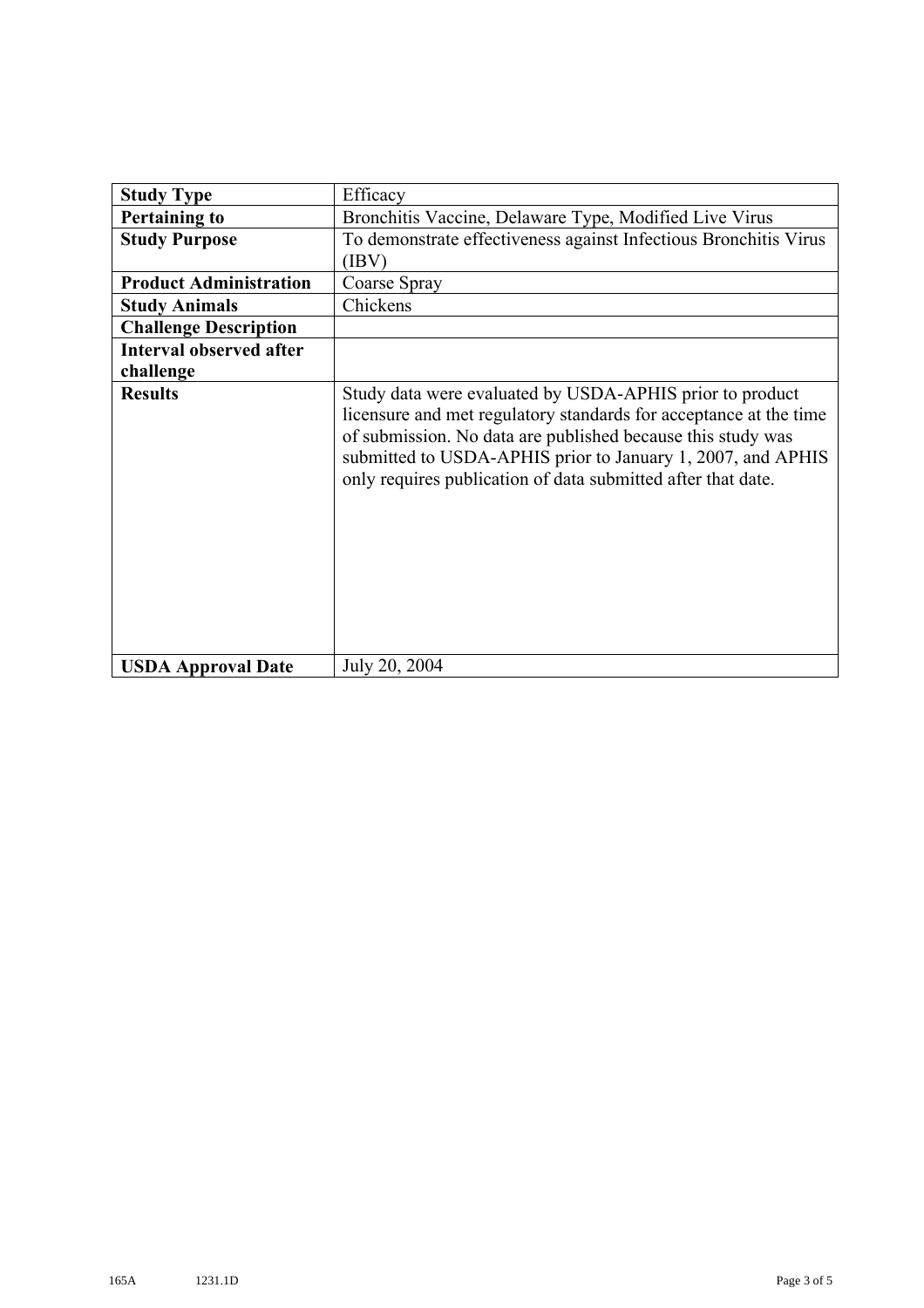| <b>Study Type</b>              | Safety                                                                                                                                                                                                                                                                                                                      |
|--------------------------------|-----------------------------------------------------------------------------------------------------------------------------------------------------------------------------------------------------------------------------------------------------------------------------------------------------------------------------|
| <b>Pertaining to</b>           | <b>Infectious Bronchitis Virus</b>                                                                                                                                                                                                                                                                                          |
| <b>Study Purpose</b>           | To demonstrate safety of Infectious Bronchitis Virus under                                                                                                                                                                                                                                                                  |
|                                | typical field conditions.                                                                                                                                                                                                                                                                                                   |
| <b>Product Administration</b>  | Coarse Spray                                                                                                                                                                                                                                                                                                                |
| <b>Study Animals</b>           | Chickens                                                                                                                                                                                                                                                                                                                    |
| <b>Challenge Description</b>   |                                                                                                                                                                                                                                                                                                                             |
| <b>Interval observed after</b> |                                                                                                                                                                                                                                                                                                                             |
| challenge                      |                                                                                                                                                                                                                                                                                                                             |
| <b>Results</b>                 | Study data were evaluated by USDA-APHIS prior to product<br>licensure and met regulatory standards for acceptance at the time<br>of submission. No data are published because this study was<br>submitted to USDA-APHIS prior to January 1, 2007, and APHIS<br>only requires publication of data submitted after that date. |
| <b>USDA Approval Date</b>      | April 28, 2005                                                                                                                                                                                                                                                                                                              |